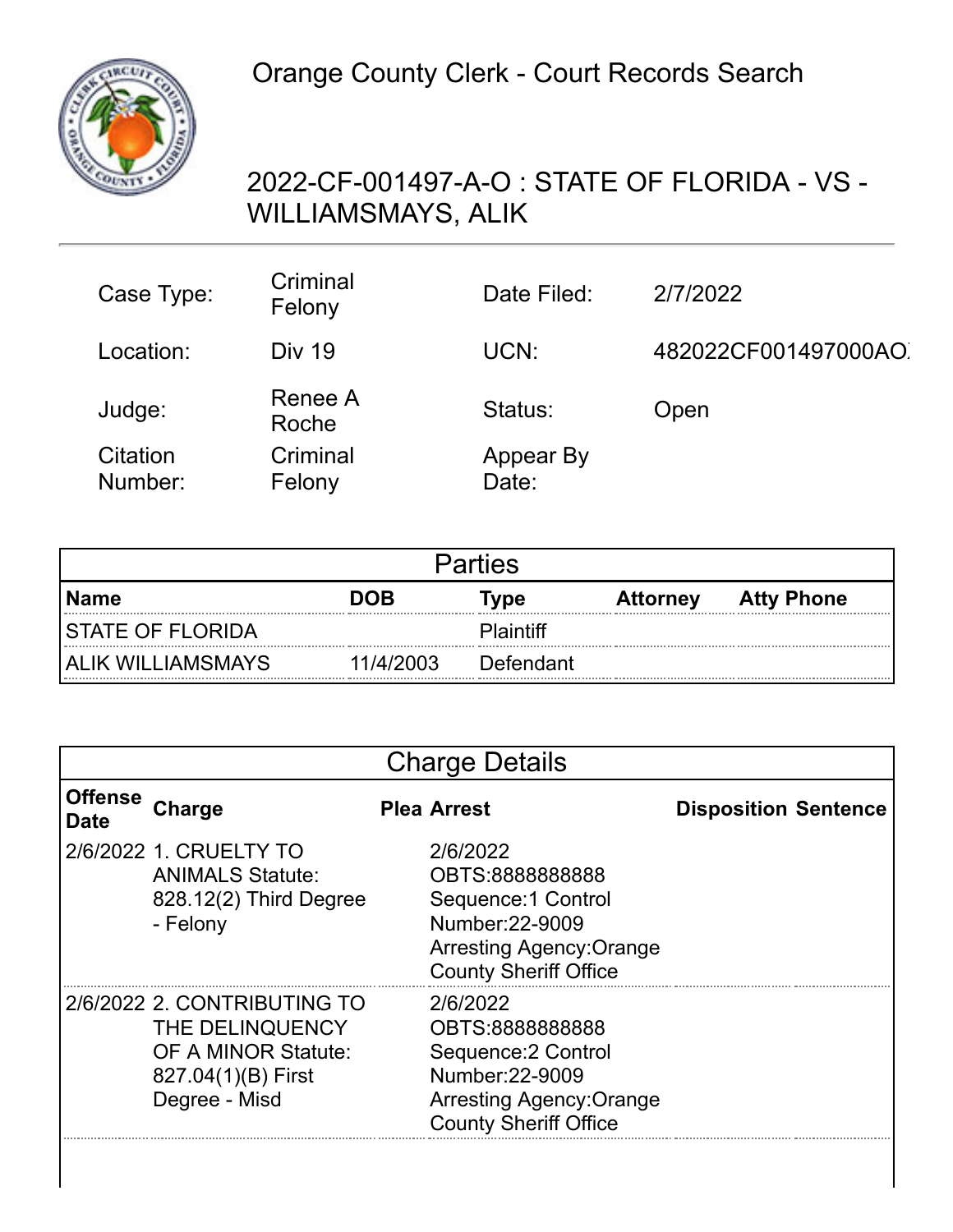| <b>∣Offense</b><br>Charge<br><b>Date</b> |                                                                                                                     | <b>Plea Arrest</b>                                                                                                                       | <b>Disposition Sentence</b> |
|------------------------------------------|---------------------------------------------------------------------------------------------------------------------|------------------------------------------------------------------------------------------------------------------------------------------|-----------------------------|
|                                          | 2/6/2022 3. CONTRIBUTING TO<br>THE DELINQUENCY<br><b>OF A MINOR Statute:</b><br>827.04(1)(B) First<br>Degree - Misd | 2/6/2022<br>OBTS:8888888888<br>Sequence: 3 Control<br>Number: 22-9009<br><b>Arresting Agency: Orange</b><br><b>County Sheriff Office</b> |                             |

| <b>Docket Events</b> |                                        |              |  |
|----------------------|----------------------------------------|--------------|--|
| <b>Date</b>          | <b>Description</b>                     | <b>Pages</b> |  |
| 2/8/2022             | <b>Bond Filed</b>                      |              |  |
| 2/8/2022             | <b>Bond Filed</b>                      |              |  |
| 2/8/2022             | <b>Bond Filed</b>                      |              |  |
| 2/8/2022             | BOND - Charge 1 Surety Bond AS1K569030 |              |  |
| 2/8/2022             | BOND - Charge 3 Surety Bond AS1K572678 |              |  |
| 2/8/2022             | BOND - Charge 2 Surety Bond AS1K572679 |              |  |
| 2/7/2022             | Complaint                              |              |  |
| 217/2022             | <b>HEARING - Hearing</b>               |              |  |

|          |                | <b>Hearings</b> |          |              |
|----------|----------------|-----------------|----------|--------------|
| Date     | <b>Hearing</b> | Time            | Location | <b>Pages</b> |
| 2/7/2022 | Hearing        | $1:00$ PM       | Jail 1   |              |

| Financial                                              |                     |  |  |  |  |
|--------------------------------------------------------|---------------------|--|--|--|--|
| <b>Description</b><br>∣ Date<br><b>Payer</b><br>Amount |                     |  |  |  |  |
|                                                        | <b>Balance Due:</b> |  |  |  |  |

| <b>Bonds</b>                    |                    |                    |          |  |
|---------------------------------|--------------------|--------------------|----------|--|
| Description                     | <b>Status Date</b> | <b>Bond Status</b> | Amount   |  |
| Charge 2 Surety Bond AS1K572679 | 2/8/2022           | <b>Bond Active</b> | 100.00   |  |
| Charge 3 Surety Bond AS1K572678 | 2/8/2022           | <b>Bond Active</b> | 100.00 l |  |